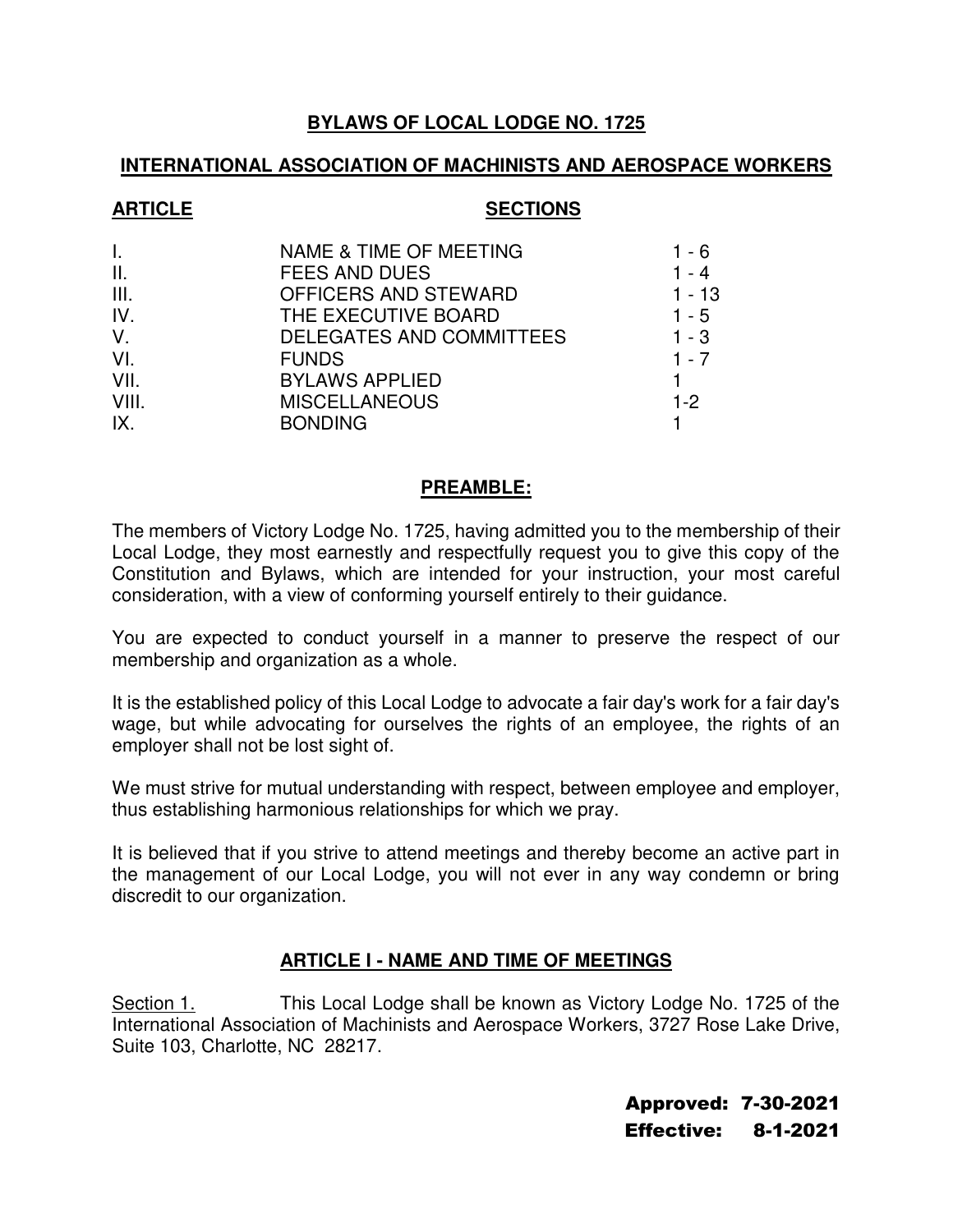Section 2. The regular business meeting shall be held on the second Thursday of each month at 3727 Rose Lake Drive, Charlotte NC 28217. Local Lodge starting time of the meeting will rotate each month from 8:00 am to 12:00 pm to 4:00 pm with the January meeting starting at 8:00 am (example, January-8:00 am, February-12:00 pm, March-4:00 pm, etc.). If the meeting date falls on a generally recognized holiday, a substitute day of meeting shall be set at the preceding meeting.

Section 3. Special meetings shall be called in accordance with the IAM Constitution.

Section 4. Cuorums for all meetings shall be as provided in the IAM Constitution.

Section 5. All Local Lodge membership meetings will be NON SMOKING between the time periods of "CALL TO ORDER" and "Adjournment" of said meetings.

Section 6. The minutes of the previous month's meeting and the financial report will both be posted prior to the start of the regular meeting. Any questions, corrections or additions will be made at the applicable time.

Section7. Per our lease agreement smoking is not permitted within 10 feet of our building. IAMAW Local Lodge 1725 in Charlotte, NC is a smoke free facility. This Bylaw protects non smokers from the adverse health effects of secondhand smoke. This bylaw does not infringe on the rights of smokers, it just requires them to smoke outside at least 10 feet from the building.

# **ARTICLE II - FEES AND DUES**

Section 1. The initiation fee for the Local Lodge shall be equal to one month Dues.

Section 2. The reinstatement fee for the Local Lodge shall be equal to one month Dues.

Section 3. The monthly dues for this Local Lodge shall be established and set forth to operate this Local Lodge in proper financial manner.

Section 4. The monthly dues of this Lodge shall be a uniform rate for each membership classification equal to two (2) times the weighted average hourly earnings of members employed in the membership classification and covered by the collective bargaining agreement(s) under the Local Lodge jurisdiction in accordance with the I.A.M. Constitution (plus the additional annual per capita tax adjustment for each year) unless the International President should grant special dispensation provided therein.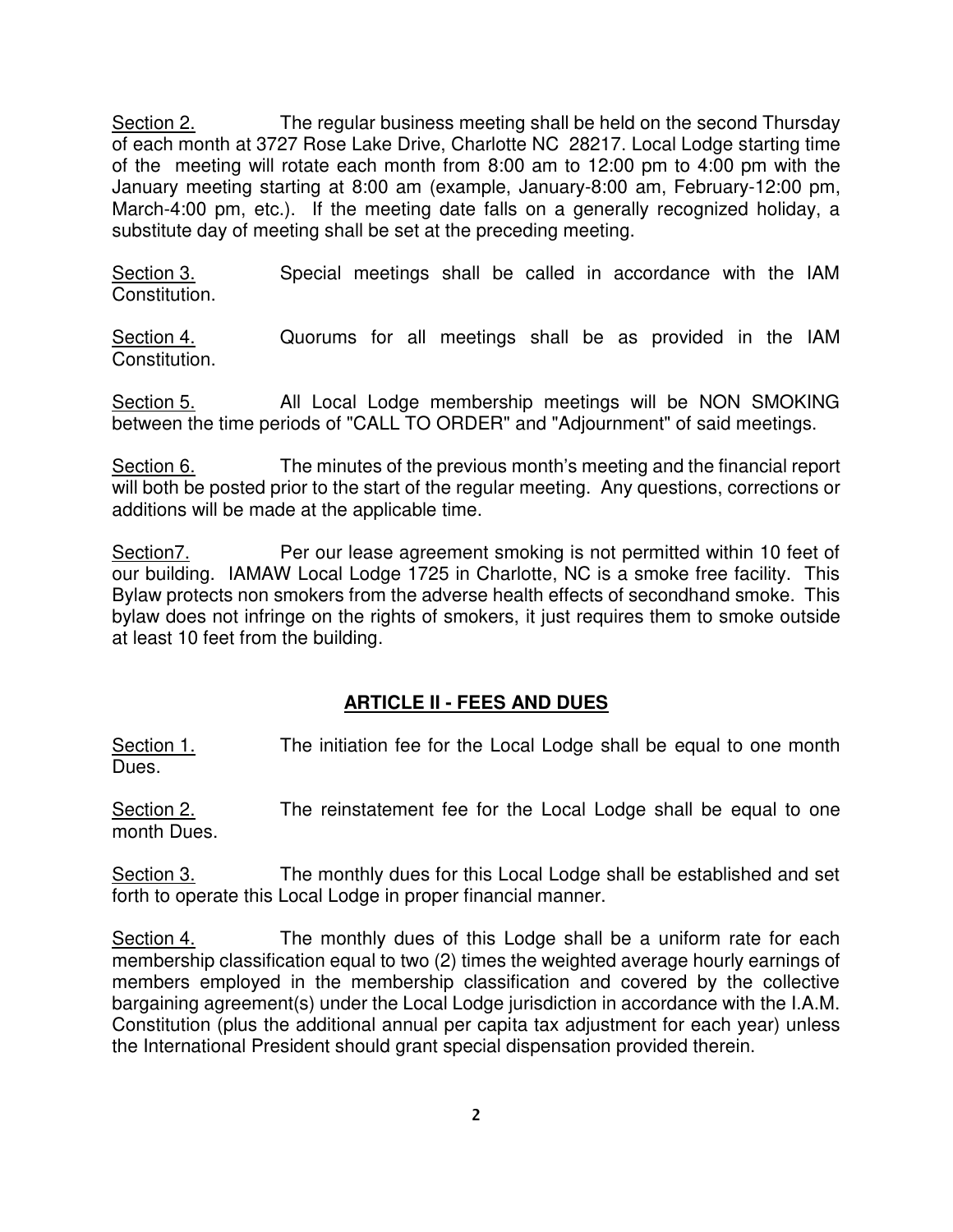(a) In calculating the dues rates above, the minimum dues rate in Local Lodge 1725 for any classification will be equal to the Grand Lodge per capita tax, the respective District Lodge per capita tax, all applicable affiliations per capita tax and \$9.00 to be retained by the Local Lodge. In no case will any dues rates for any classification exceed \$96.00 monthly.

(b) In the event that the Grand Lodge per capita tax, the respective District Lodge per capita tax, all applicable affiliations per capita tax and \$9.00 to be retained by the Local Lodge equal or exceed \$96.00, then the dues rate would be calculated using the Grand Lodge per capita tax, the respective District Lodge per capita tax, all applicable affiliations per capita tax plus 10% to be retained by the Local Lodge with a minimum of \$9.00.

#### **ARTICLE III - OFFICERS AND STEWARDS**

Section 1. The Officers duties shall be as provided in the IAM Constitution. The Secretary-Treasurer shall be combined as one office.

(a) Nominations and election of Local Lodge Officers shall be as provided in the IAM Constitution.

(b) All Local Lodge Officers must be full dues paying members.

Section 2. Local Lodge Officers shall receive a monthly salary as follows:

| President                  | \$50.00 |
|----------------------------|---------|
| <b>Vice President</b>      | \$50.00 |
| <b>Recording Secretary</b> | \$50.00 |
| Secretary-Treasurer        | \$50.00 |
| Sentinel/Conductor         | \$25.00 |
| Trustees (3)               | \$25.00 |

In addition, all Grievance Committeemen shall receive a monthly salary of \$50.00. Also, all Local Lodge Officers, Grievance Committee Members, Shop Stewards, Editor and Webmaster shall receive an expense amount equal to one month=s dues.

(a) The principle officers of the Local shall receive a monthly office expense of \$50.00 for expenses related to representing the membership.

(b) All Grievance Committeemen shall receive a monthly office expense of \$50.00 for expenses related to representing the membership.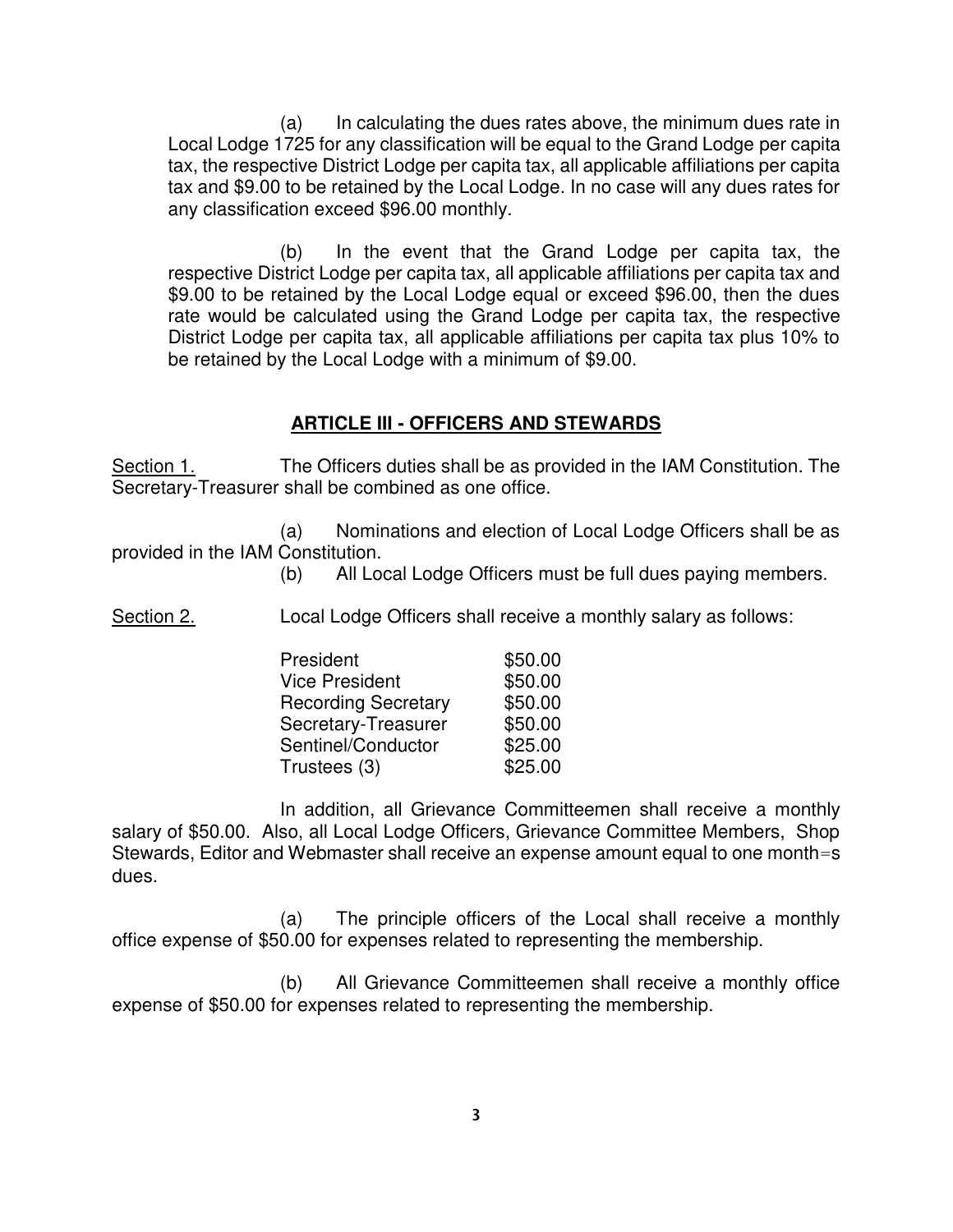Section 3. The Local Lodge Newspaper Editor and Local Lodge Webmaster shall be selected by the President, with approval by the Executive Board, based on qualifications, and shall receive a salary of \$100.00 per month.

Section 4. Only one (1) salary or expense will be paid to those members who hold more than one elected Local Lodge office or position. The compensation shall be the highest office or position held.

Section 5. In order to qualify for the compensation noted in Sections 2 & 3, eligible Local Lodge members are to attend the Regular Monthly Business meeting, if available. If for reasons of vacation, sickness, Union Business, or training, members may be excused by the President, with the request made prior to the start of that month's Business meeting, in order to still receive the compensation.

Section 6. **All members, Committeemen, Delegates, Auditors, Tellers and** members appointed by the President with approval by the Executive Board shall be compensated for normal lost wages while in the performance of duty, at straight time rate.

Section 7. Shop Stewards and their Alternates shall be elected from and by members in each designated shop/work area, on each shift in that shop/work area. The Local Lodge will provide a Nomination Sheet, to be posted during the second week of December, which will be posted for 10 consecutive days. The Local Lodge will then be forwarded the Nomination Sheet, with all Nominations that are signed to be considered as accepted. The Local Lodge will then provide for the Shop Steward Election a ballot for each shop/work area by shift, with the election to be held in January of each year. The Election results shall then be forwarded to the Local Lodge Recording Secretary.

Section 8. Local Lodge Officers are to be elected for a three (3) year term, being nominated in November of election year, elected in December following nominations and take office in January following elections. If only one member is nominated for a specific office they shall be declared the winner by acclimation. The candidate receiving the highest vote for their respective office shall be declared elected.

(a) Grievance Committeemen are to be elected for a three (3) year term, being nominated in November every three (3) years, and elected in December following nominations and take office in January following elections. The Grievance Committee Chairman will be the person who receives the highest number of votes.

Section 9. No member may be nominated for Officer, Auditor, Delegate, or Grievance Committee unless that member has attended four (4) of the regular Business Meetings in the preceding 12 calendar months at the time of nominations. Members on union assignment will be counted as "in attendance" provided they notify the Local Lodge President in advance of the business meeting of their assignment. Any member based out of any station that is more than one hundred (100) miles from the address of the Local Lodge 1725 will be eligible to attend any training without having to meet the minimum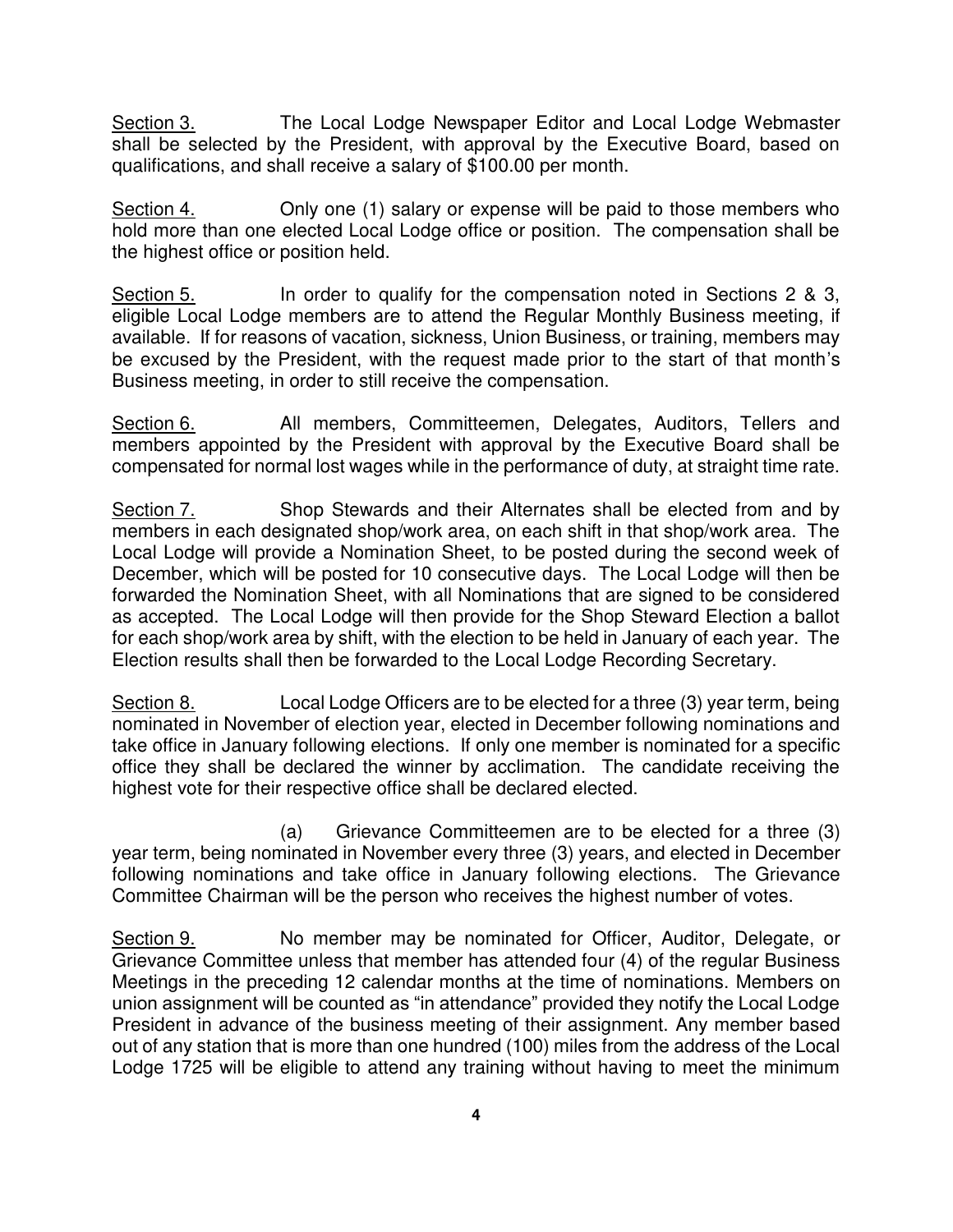meeting attendance requirements upon recommendation of the President and with approval of the Executive Board.

Section 10. Appropriate, timely notification of any Local Lodge Officer election in our newspaper, mailed to all members, shall constitute legal compliance to the laws of the land and the I.A.M.A.W.

 (a) In the event that a timely notification cannot be accomplished by the newspaper a mailing may be utilized.

 (b) All shop steward elections will be held at the work site including timely notification and nomination by shop bulletin.

 (c) All grievance committeemen elections will be held at a location determined by the President. Timely notification of nomination and election locations, dates and times may also be accomplished by shop bulletin.

Section 11. The permanent removal of any person(s) serving in a position (committeeman, clerk, secretary, et al) for Local Lodge 1725, whether the position is a paid or unpaid position, requires the approval of  $50\% + 1$  of the members attending the next Local Lodge business meeting. In the event of an emergency (as determined by the E-Board), such person(s) may be temporarily removed from their position(s) with the prior approval of the E-Board, until the next Local Lodge business meeting at which time their permanent removal will be voted on by the Local Lodge members.

Furthermore, at the business meeting prior to a vote a written justification for the removal must be made available to the members and this justification must be read to the members. After this public reading, any questions concerning the removal can be asked by the members and must be answered by the person(s) seeking the removal.

Section 12. An Elected Officer or Grievance Committeeman who accepts an appointed position within the Union or Company, excluding Contract Negotiations, which shall cause that member to be away from the station for more than a reasonable time, shall resign from their Elected Position of this Local. A reasonable time is to mean a length of time that causes a conflict of interest with their elected duties to the membership.

Section 13. Local Lodge Officer Vacancies: A vacancy in the office of President shall be filled by the Vice President. Any other Executive Board Officer vacancies may be appointed on an interim basis by the President, with approval of the Executive Board, for the remaining term up to one year.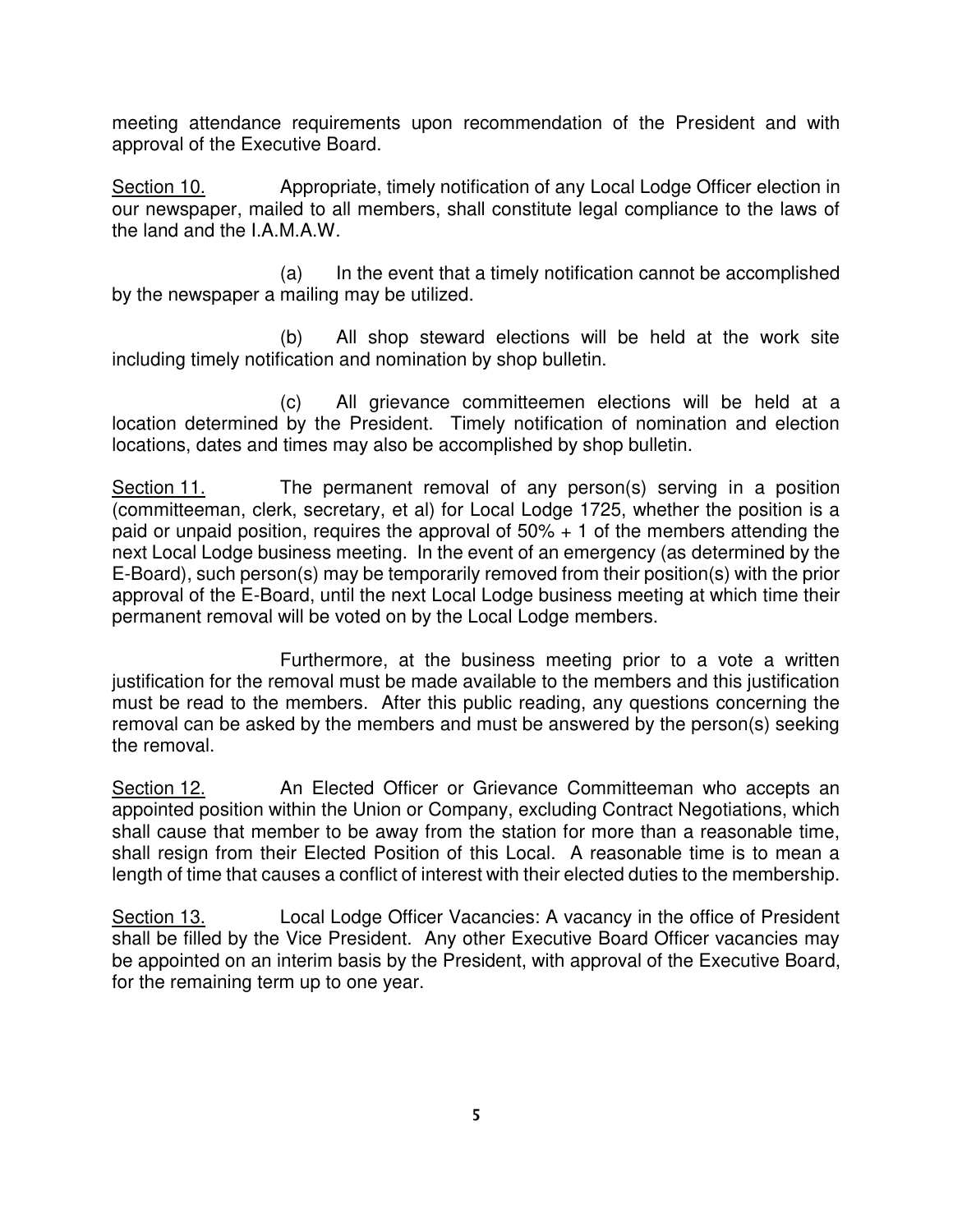Section 14. Any member wishing to accept a nomination to: Officer, Delegate, Auditor, Committeemen, or Teller shall either accept by the following:

- (a) Vocally in person to the Recording Secretary.
- (b) Have a signed letter of acceptance on file with the Recording Secretary.
- (c) The Recording Secretary or Local Lodge Officer will attempt, in good faith; to contact nominee within 48 hours from the close of Nominations Meeting for their acceptance.

#### **ARTICLE IV - THE EXECUTIVE BOARD**

Section 1. The Executive Board shall consist of Local Lodge President, Vice President, Recording Secretary, Secretary-Treasurer, Sentinel/Conductor and three Trustees. The President of the Lodge shall be the Chairman and the Recording Secretary shall be the Secretary of the Executive Board.

Section 2. A majority of the members shall constitute a quorum for Executive Board meetings.

Section 3. The Executive Board shall meet at least once a month prior to the regular meeting to consider any business brought before them. The Chairman and the Secretary of the Executive Board may call a special meeting by notifying all members of the Board.

Section 4. It shall be the duty of the Executive Board to deliberate upon all matters referred to them and, as soon as possible thereafter, report its recommendations to the Lodge.

Section 5. All members of the Executive Board shall pay full Union dues monthly.

#### **ARTICLE V - DELEGATES AND COMMITTEES**

Section 1. The President, with approval from the Executive Board, shall appoint all non-elected Committees. These Committees shall include, but not be limited to, the Legislative, Education, Ground Safety, Human Resource, M.N.P.L., Bylaws and Employee Assistance.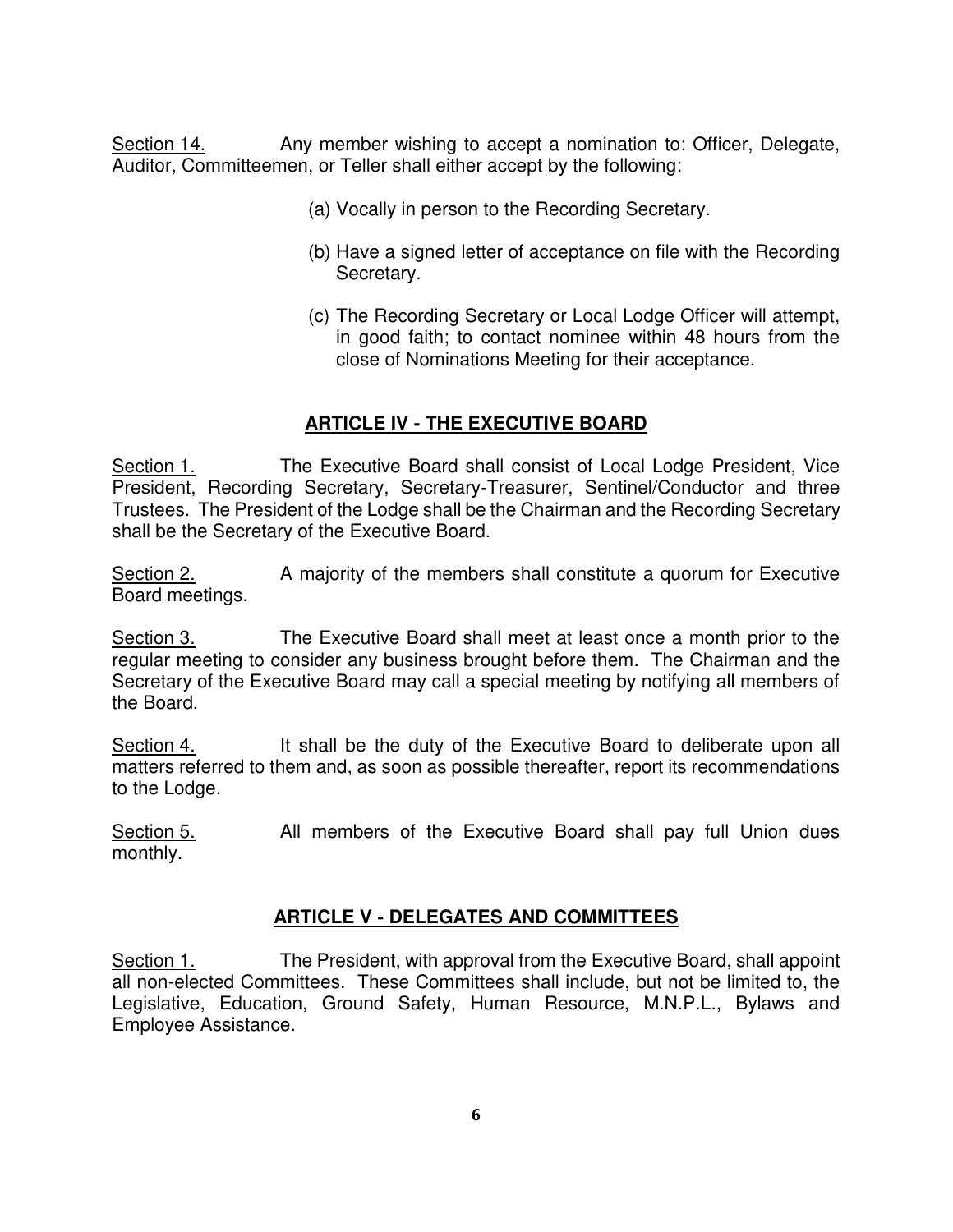Section 2. Any member of this Local Lodge elected as a Delegate to represent the Local Lodge at the Grand Lodge Convention, State Council of Machinists, State AFL-CIO, Central Labor Union, or any other special meetings, shall be allowed, maximum Per Diem as stated in the GSA table plus actual costs of the hotel/motel accommodations (single). Exceptions to GSA per Diem Rates, persons attending classes, seminars etc. at William W. Winpisinger Education and Technology Center or NC AFL-CIO Labor School are to receive an incidental expense amount of \$20.00 per day. The President, with approval from the Executive Board, shall appoint all non-elected Committees annually. These committees shall include, but not be limited to, the Legislative, Education, Ground Safety, Human Resource, M.N.P.L., Bylaws and Employee Assistance.

(a) The Delegate may be advanced the established amount to attend the meeting but, in any event, upon his return, he shall submit to the Local Lodge at the next meeting. An itemized bill and receipts of all expenditures for which the Delegate is billing the Local Lodge. He shall, at this time make a report to the Local Lodge.

(b) In the event that the Local Delegate is advanced the estimated amount before attending the meeting as a Delegate, he shall reimburse the Local Lodge for any amounts over and above the actual expenses as reflected in the itemized bill which he submit to the Local Lodge.

Delegates.

(c) Expense sheets are to be furnished by the Local Lodge to the

(d) The Delegate shall submit a written report of the function attended, to be posted at the Local Lodge Hall, at the time that the member submits their expense report for expenses incurred.

(e) If a Local Lodge Committee or group of three (3) or more, are attending the same class or training at the Winpisinger Center and live within fifty (50) miles of Local Lodge and receiving notification of at least fourteen (14) days in advance of training, shall rent an appropriate vehicle or carpool using one members' vehicle. If any member(s) chooses not to participate, they will be reimbursed at the Grand Lodge transportation rate formula.

Section 3. An Audit Committee of three (3) shall be nominated and elected by the Local Lodge in conjunction with Local Lodge Officers' election to serve a three (3) year term.

This Committee shall perform their duties in accordance with the I.A.M. Constitution.

**7**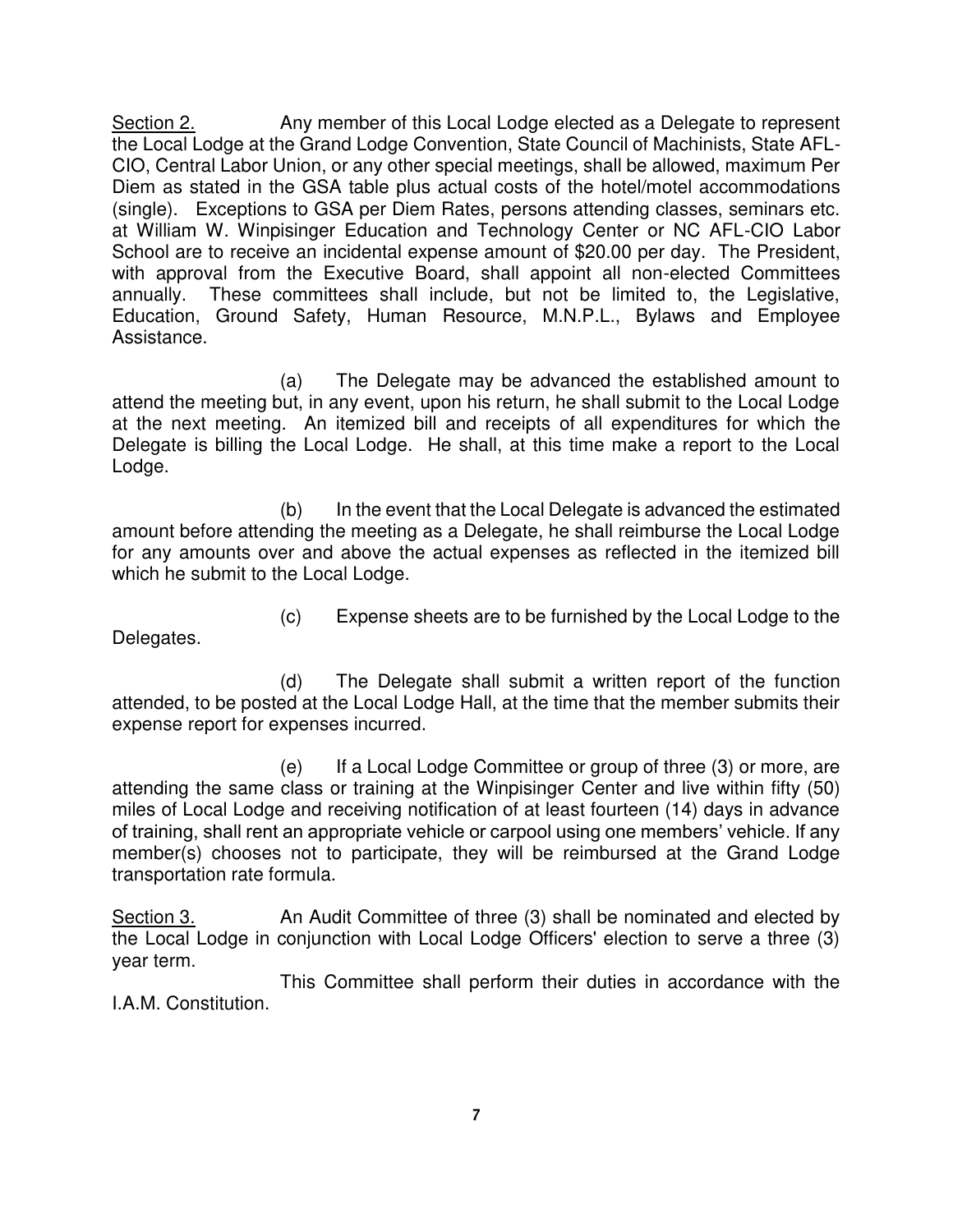#### **ARTICLE VI - FUNDS**

Section 1. The General Funds of this Local Lodge may be dispensed only by an order drawn by the Recording Secretary and countersigned by the President; the check in all cases to be drawn by the Secretary-Treasurer and countersigned by the President.

Section 2. There shall be an Emergency Fund established at a minimum of \$20,000.00 in accordance with the I.A.M. Constitution. No money shall be voted out of this Emergency Fund except by a three-fourth's vote of those present and voting at a special or called meeting for this purpose.

Section 3. All funds of the Local Lodge, except the regular bills as defined herein, will be drawn by a majority vote at regular meetings upon an order signed by the President (or Vice President in his absence) and Recording Secretary. All monies drawn shall be by numbered checks which will be signed by the Secretary-Treasurer and countersigned by the President or Vice President in the absence of the President.

Section 4. Regular bills shall be interpreted to mean: union meeting hall rent, meeting refreshments, utilities, supplies and other similar bills which may occur regularly. The Grand Lodge and District Lodge per capita tax is not to be considered a bill which must be approved by the membership.

Section 5. No motion shall be in order to vote more than \$400.00 for any purpose at a Local Lodge meeting unless notice has been given at a previous regular meeting or a notice has been posted on the Union bulletin boards (agenda) for one week prior to the next regular meeting at which the vote is to be taken.

Section 6. Under the following circumstances the President of this lodge, or their appointees, shall be authorized to spend up to \$100.00, plus tax and delivery charges, on flowers, fruit baskets or memorial contributions.

(a) In the case of death of a member or a member's immediate family. For clarification purposes; immediate family will defined as spouse, child, stepchild, sibling, parent, stepparent, grandparent, grandchild, mother-in-law, father-in-law, or any dependent residing in the member's household.

(b) In the case of a life changing illness or injury affecting a member, a member's spouse or dependent; flowers or a fruit basket may be sent.

While all reasonable efforts will be made to honor members or their loved ones, it will ultimately be the responsibility of the member or member's family to notify the Local Lodge office in a timely manner to make arrangements.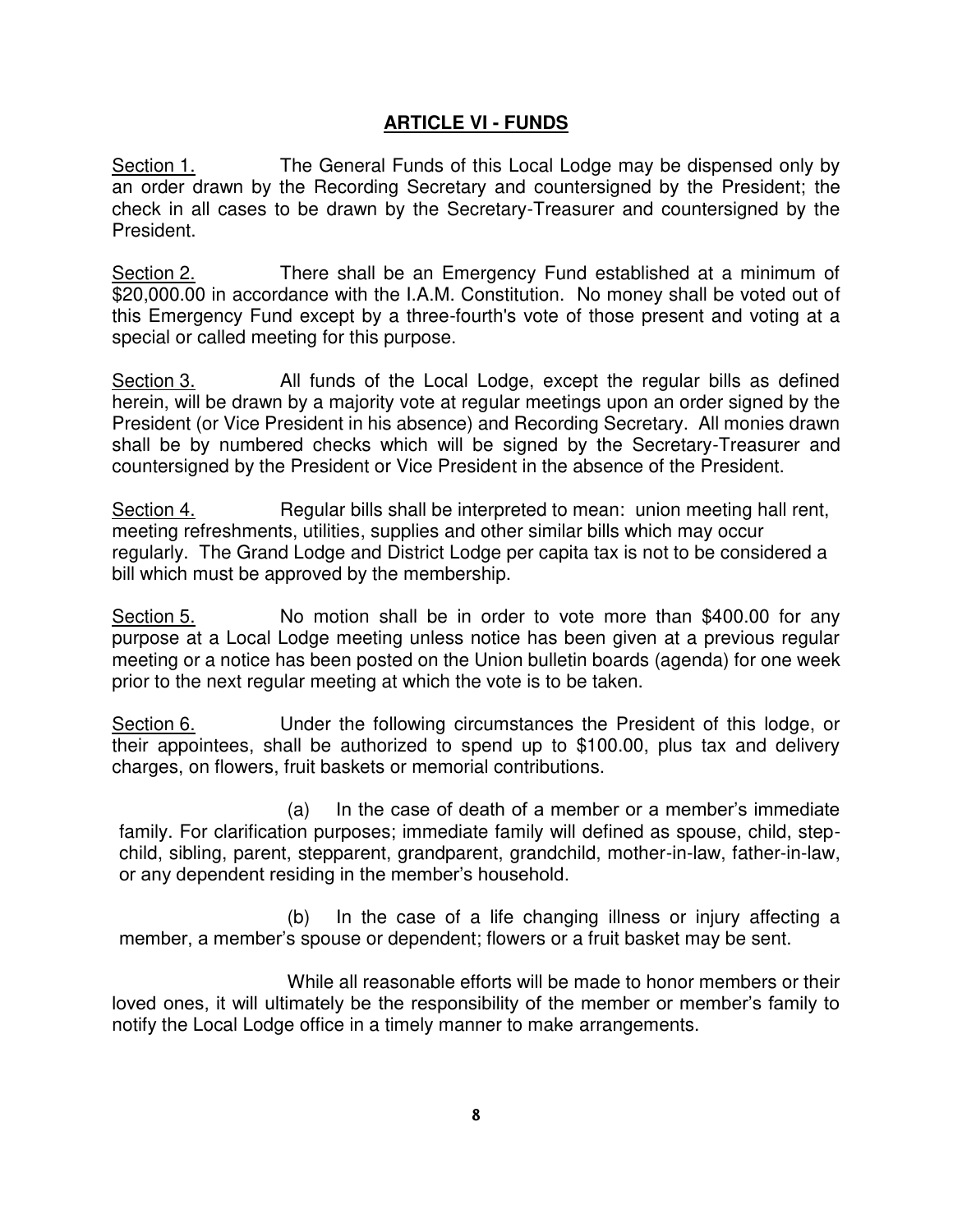Section 7. A chart of all lost time used in the preceding month shall be posted at each month's Business meeting. Monthly expenditures for lost time, excluding the lost time associated with the Local Lodge Executive Officers in the performance of their required duties, cannot exceed 10% of the gross revenues of the Local Lodge for the previous two (2) months. These calculations will be based on a topped-out rate of pay for any individual classification plus any fees associated with that lost time charge. Exceptions to this will be the Grand Lodge, Transportation, and associated District Conventions where the allocation for lost time will be moved up to 16% of the gross revenues of Local Lodge from the previous two (2) months. Any individual motion or motions that would necessitate expenditures above the limits of this bylaw would require a 2/3 majority vote of the membership at the monthly business meeting to allow that motion(s) to move forward.

Section 8. It shall be the policy of this Lodge to pay the cost of unemployment stamps for any member in good standing that is sick or otherwise disabled in accordance with the IAMAW Constitution, Article G, and Official Circular 870 dated, January 1, 2018.

## **ARTICLE VII - BYLAWS APPLIED**

Section 1. Nothing in these bylaws shall be construed or applied in a manner that will conflict with the provisions of the IAM Constitution. All matters arising and not specifically covered by these bylaws shall be governed by the IAM Constitution.

## **ARTICLE VIII**

Section 1. Any increase in the amount of initiation, reinstatement fees, Emergency Funds, and the Local Lodge dues must be handled on the basis of the procedures specified in the IAM Constitution.

Section 2. Any other amendments, changes or deletions to these bylaws must be handled on the basis of the following procedures:

(a) All proposals must be in writing, signed by not less than fifteen (15) members, and referred to a Bylaws Committee appointed by the President of the Lodge.

(b) Bylaw proposals will be voted on once a year. All proposals must be submitted prior to the first business meeting in May.

(c) Proposals shall be read as proposed at two (2) consecutive business meetings. Immediately following the second reading, the Bylaws Committee shall submit their recommendations.